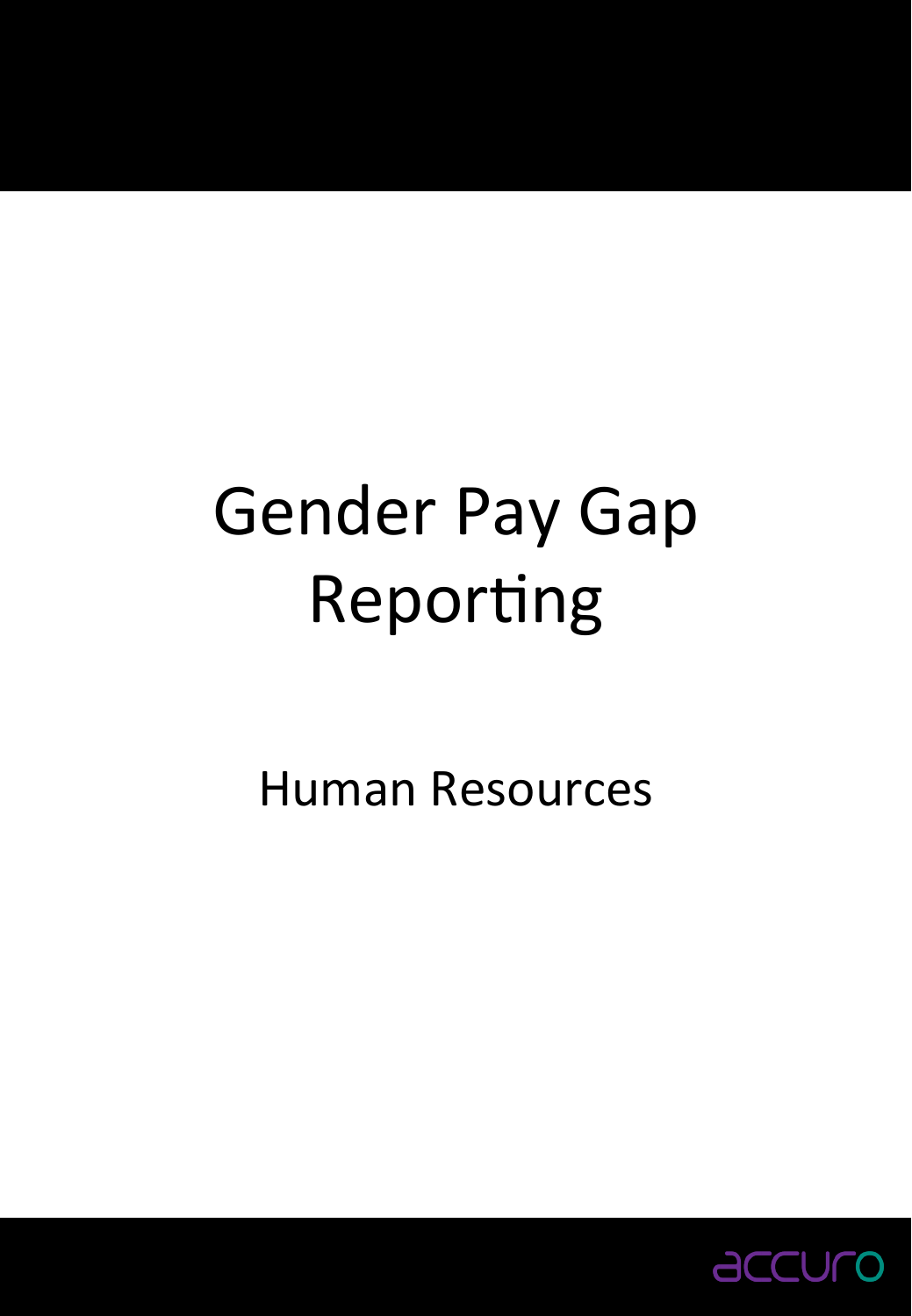# Gender Pay Gap Reporting

From 2017 onward, employers with 250 or more employees are required by the government to publish data on their gender pay gap in six different ways; the mean and median gender pay gap, the mean and median gender bonus gap, the proportion of men and women receiving a bonus and the proportion of men and women by quartile pay bands.

In order to understand our data some context about Accuro FM Limited may help. We began in 1995 with an initial aim to provide both hard and soft FM services to our business partners within the health sectors. This initial base has now expanded to cover the growing education markets with special emphasis on the provision of Soft services FM expertise

It will come as no surprise that, in common with many in the soft service sector of the FM industry, we employ a predominantly female employee population. Given that 74% of our population is female, and our middle tier management make up only 4.43% of our work force.

Almost 72.69% of our female operations employee population are in the lower quartile, with less than 2.5% in the upper quartile. Given these factors, the profile of our population has an impact on the gender pay gap. A high proportion of staff work part time and on average only 81.23% of standard FTE

Male employees outnumber females at the higher levels, at the snapshot date we employed zero females at Director Level. We are committed to addressing the gender pay gap and have already prioritised initiatives to help us bring about change. We are working specifically with women in leadership and management roles to help them enhance their contributions and excel within the organisation. We have introduced a variety of approaches around flexible working. We have made and continue to make progress but there is a great deal more to do.

We are building a long-term future for our business around a value based culture that is respectful and inclusive. We are confident that in the coming years we will not just close the gender pay gap but make Accuro FM a fully diverse and inclusive business where colleagues can be their whole selves and produce great, meaningful work.

I confirm that our data has been calculated according to the requirements of The Equality Act 2010 (Gender Pay Gap Information) Regulations 2017.

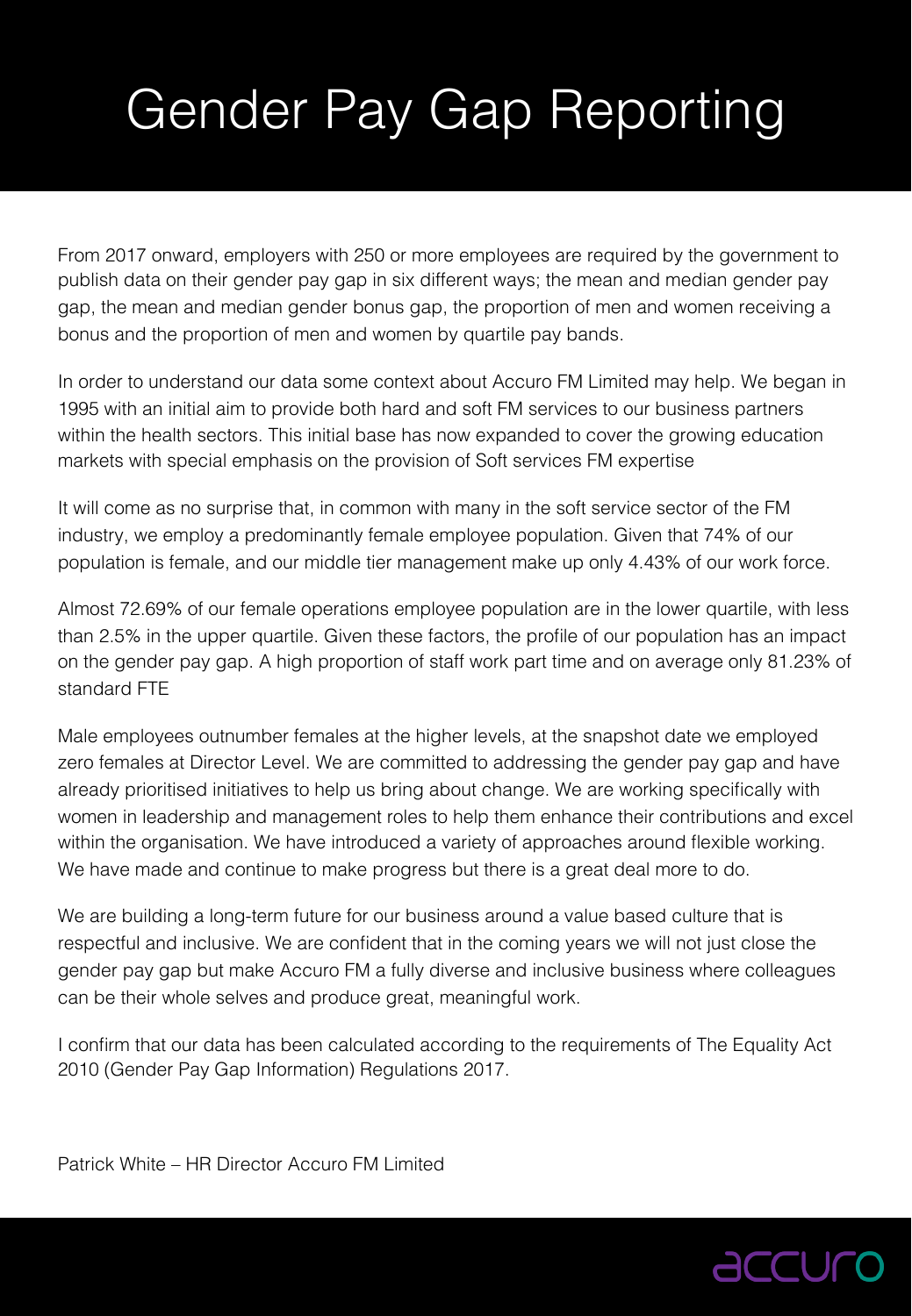# Gender Pay Gap Reporting

Accuro FM Limited figures are calculated to include all Directors, managers and all contracted staff, including hourly paid.

For the purposes of gender pay gap reporting, our data is based on 293 relevant paid employees.

This is based on April 5th 2017.

When looking at our bonus pay gap it is important to consider:

- **composition** our employee population is heavily female weighted, with a 80:20 split
- bonus eligibility is dependent on several factors such as date of joining, qualifying period, performance, completion of probation, disciplinary records and absence
- pro-rata there are significantly more female part-time employees; with 66% in the relevant population being female

### Gender Pay Gap (All based on hourly rates of pay)!

The **mean pay** for men is 23.65% higher than that of women

The **median pay** for men is 3.78% higher than that of women

#### Gender Bonus Gap !

- The **mean bonus pay** for men is 45% higher than that of women
- The median bonus pay for men is 10.01% higher than that of women